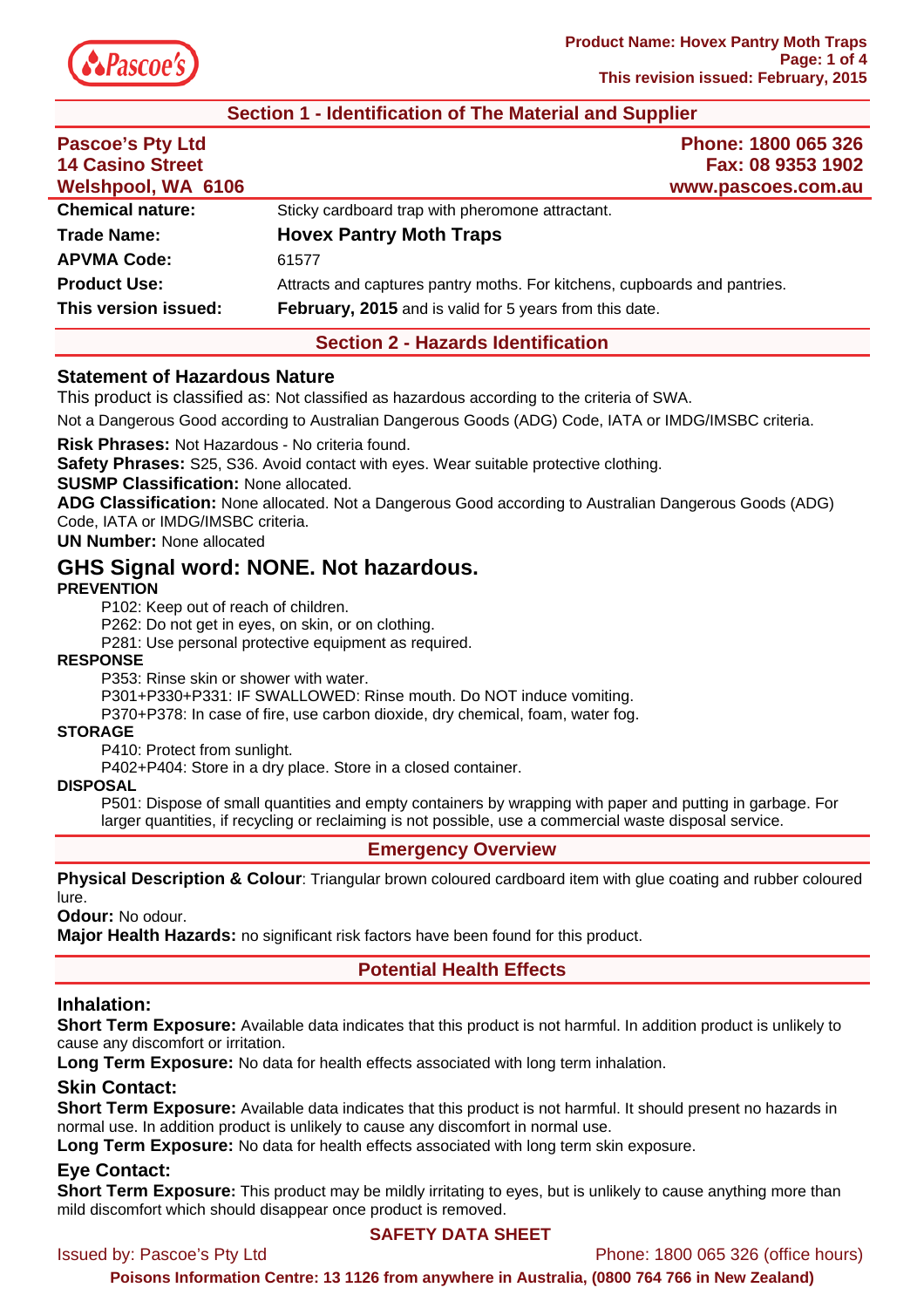

**Long Term Exposure:** No data for health effects associated with long term eye exposure.

#### **Ingestion:**

**Short Term Exposure:** Significant oral exposure is considered to be unlikely. However, this product may be mildly irritating to mucous membranes but is unlikely to cause anything more than mild transient discomfort.

**Long Term Exposure:** No data for health effects associated with long term ingestion.

#### **Carcinogen Status:**

**SWA:** No significant ingredient is classified as carcinogenic by SWA. **NTP:** No significant ingredient is classified as carcinogenic by NTP. **IARC:** No significant ingredient is classified as carcinogenic by IARC.

| <b>Section 3 - Composition/Information on Ingredients</b> |               |          |                                |         |
|-----------------------------------------------------------|---------------|----------|--------------------------------|---------|
| Ingredients                                               | <b>CAS No</b> | Conc.%   | TWA $(mg/m^3)$ STEL $(mg/m^3)$ |         |
| $(Z,E)$ -9,12-tetradecadien-l-yl                          | 31654-77-0    | 4.9a/ka  | not set                        | not set |
| Polymeric resin                                           | secret        |          | not set                        | not set |
| Cardboard                                                 | not set       | to $100$ | not set                        | not set |

This is a commercial product whose exact ratio of components may vary slightly. Minor quantities of other non hazardous ingredients are also possible.

The SWA TWA exposure value is the average airborne concentration of a particular substance when calculated over a normal 8 hour working day for a 5 day working week. The STEL (Short Term Exposure Limit) is an exposure value that may be equalled (but should not be exceeded) for no longer than 15 minutes and should not be repeated more than 4 times per day. There should be at least 60 minutes between successive exposures at the STEL. The term "peak "is used when the TWA limit, because of the rapid action of the substance, should never be exceeded, even briefly.

## **Section 4 - First Aid Measures**

### **General Information:**

You should call The **Poisons Information Centre** if you feel that you may have been poisoned, burned or irritated by this product. The number is **13 11 26 from anywhere in Australia (0800 764 766 in New Zealand)** and is available at all times. Have this SDS with you when you call.

**Inhalation:** First aid is not generally required. If in doubt, contact a Poisons Information Centre or a doctor. **Skin Contact:** Gently brush away excess particles. Irritation is unlikely. However, if irritation does occur, flush with lukewarm, gently flowing water for 5 minutes or until chemical is removed.

**Eye Contact:** Quickly and gently brush particles from eyes. No effects expected. If irritation does occur, flush contaminated eye(s) with lukewarm, gently flowing water for 5 minutes or until the product is removed. Obtain medical advice if irritation becomes painful or lasts more than a few minutes. Take special care if exposed person is wearing contact lenses.

**Ingestion:** If product is swallowed or gets in mouth, do NOT induce vomiting; wash mouth with water and give some water to drink. If symptoms develop, or if in doubt contact a Poisons Information Centre or a doctor.

# **Section 5 - Fire Fighting Measures**

**Fire and Explosion Hazards**: The major hazard in fires is usually inhalation of heated and toxic or oxygen deficient (or both), fire gases. There is no risk of an explosion from this product under normal circumstances if it is involved in a fire.

Fire decomposition products from this product may be toxic if inhaled. Take appropriate protective measures. **Extinguishing Media:** In case of fire, use carbon dioxide, dry chemical, foam, water fog.

|                                  | <b>Fire Fighting:</b> If a significant quantity of this product is involved in a fire, call the fire brigade. |
|----------------------------------|---------------------------------------------------------------------------------------------------------------|
| Flash point:                     | Combustible solid.                                                                                            |
| Upper Flammability Limit:        | No data.                                                                                                      |
| Lower Flammability Limit:        | No data.                                                                                                      |
| <b>Autoignition temperature:</b> | No data.                                                                                                      |

**Flammability Class:** Combustible solid.

### **Section 6 - Accidental Release Measures**

**Accidental release:** This product is sold in small packages, and the accidental release from one of these is not usually a cause for concern. For minor spills, clean up, rinsing to sewer and put empty container in garbage. Although no special protective clothing is normally necessary because of occasional minor contact with this product, it is good practice to wear impermeable gloves when handling chemical products. In the event of a major spill, prevent spillage from entering drains or water courses and call emergency services.

# **SAFETY DATA SHEET**

Issued by: Pascoe's Pty Ltd Phone: 1800 065 326 (office hours)

**Poisons Information Centre: 13 1126 from anywhere in Australia, (0800 764 766 in New Zealand)**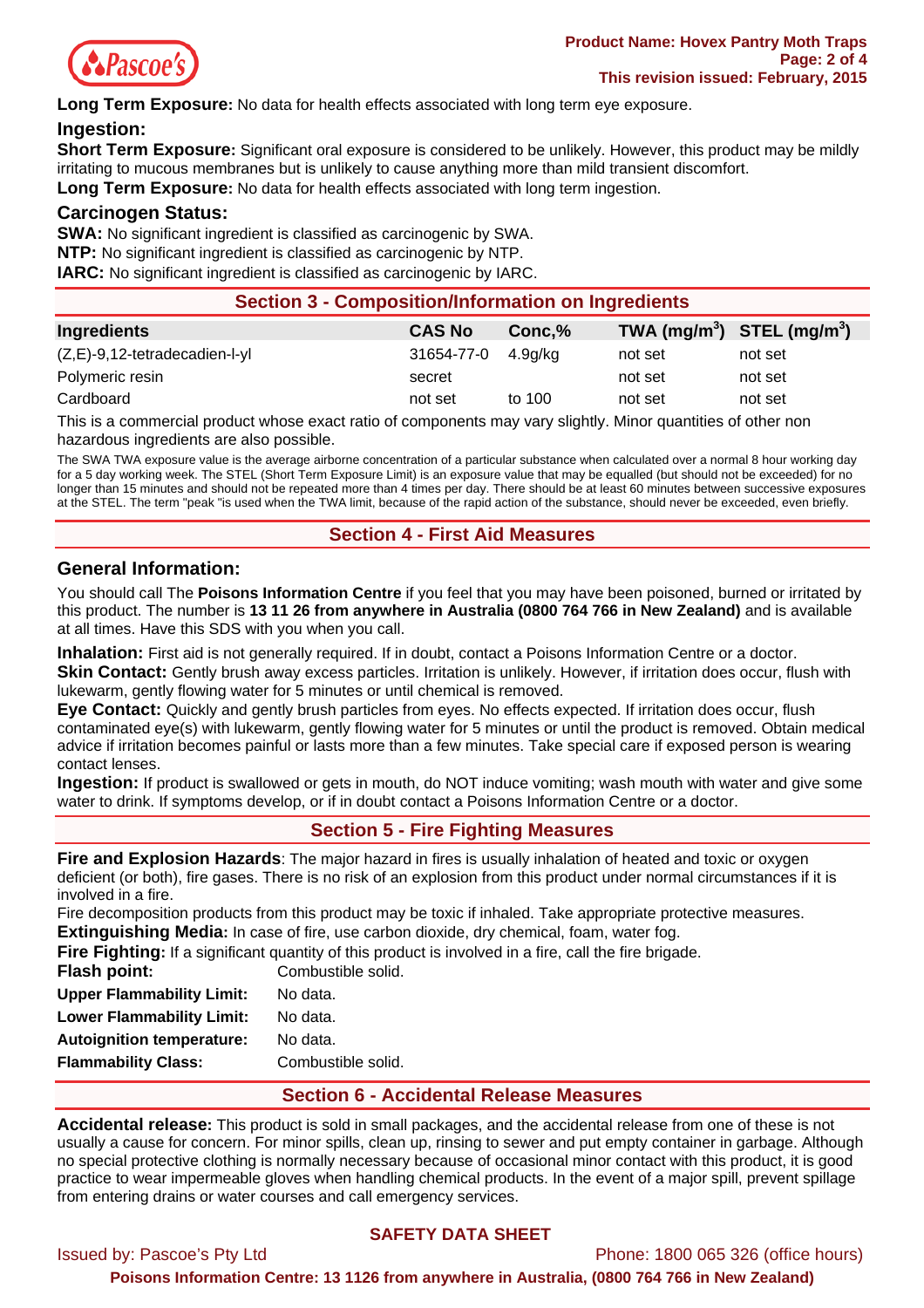

# **Section 7 - Handling and Storage**

**Handling:** Keep exposure to this product to a minimum, and minimise the quantities kept in work areas. Check Section 8 of this SDS for details of personal protective measures, and make sure that those measures are followed. The measures detailed below under "Storage" should be followed during handling in order to minimise risks to persons using the product in the workplace. Also, avoid contact or contamination of product with incompatible materials listed in Section 10.

**Storage:** Protect this product from light. Store in the closed original container in a dry, cool, well-ventilated area out of direct sunlight. Make sure that the product does not come into contact with substances listed under "Incompatibilities" in Section 10. Check packaging - there may be further storage instructions on the label.

# **Section 8 - Exposure Controls and Personal Protection**

The following Australian Standards will provide general advice regarding safety clothing and equipment:

Respiratory equipment: **AS/NZS 1715**, Protective Gloves: **AS 2161**, Occupational Protective Clothing: AS/NZS 4501 set 2008, Industrial Eye Protection: **AS1336** and **AS/NZS 1337**, Occupational Protective Footwear: **AS/NZS2210**.

**SWA Exposure Limits TWA (mg/m<sup>3</sup>**

**) STEL (mg/m<sup>3</sup> )** 

Exposure limits have not been established by SWA for any of the significant ingredients in this product.

No special equipment is usually needed when occasionally handling small quantities. The following instructions are for bulk handling or where regular exposure in an occupational setting occurs without proper containment systems. **Ventilation:** No special ventilation requirements are normally necessary for this product. However make sure that the work environment remains clean and that dusts are minimised.

**Eye Protection:** Eye protection is not normally necessary when this product is being used. However, if in doubt, wear suitable protective glasses or goggles.

**Skin Protection:** The information at hand indicates that this product is not harmful and that normally no special skin protection is necessary. However, we suggest that you routinely avoid contact with all chemical products and that you wear suitable gloves (preferably elbow-length) when skin contact is likely.

**Protective Material Types:** There is no specific recommendation for any particular protective material type. **Respirator:** If there is a significant chance that dusts are likely to build up in the area where this product is being used, we recommend that you use a suitable Dust Mask.

Safety deluge showers should, if practical, be provided near to where this product is being handled commercially.

# **Section 9 - Physical and Chemical Properties:**

| <b>Physical Description &amp; colour:</b> | Triangular brown coloured cardboard item with glue coating and rubber<br>coloured lure. |
|-------------------------------------------|-----------------------------------------------------------------------------------------|
| Odour:                                    | No odour.                                                                               |
| <b>Boiling Point:</b>                     | Not applicable.                                                                         |
| <b>Freezing/Melting Point:</b>            | Decomposes before melting.                                                              |
| <b>Volatiles:</b>                         | No data.                                                                                |
| <b>Vapour Pressure:</b>                   | No data.                                                                                |
| <b>Vapour Density:</b>                    | Not applicable.                                                                         |
| <b>Specific Gravity:</b>                  | No data.                                                                                |
| <b>Water Solubility:</b>                  | Insoluble.                                                                              |
| pH:                                       | No data.                                                                                |
| <b>Volatility:</b>                        | No data.                                                                                |
| <b>Odour Threshold:</b>                   | No data.                                                                                |
| <b>Evaporation Rate:</b>                  | Not applicable.                                                                         |
| <b>Coeff Oil/water Distribution:</b>      | No data                                                                                 |
| <b>Viscosity:</b>                         | Not applicable.                                                                         |
| <b>Autoignition temp:</b>                 | No data.                                                                                |

# **Section 10 - Stability and Reactivity**

**Reactivity:** This product is unlikely to react or decompose under normal storage conditions. However, if you have any doubts, contact the supplier for advice on shelf life properties.

**Conditions to Avoid:** Protect this product from light. Store in the closed original container in a dry, cool, wellventilated area out of direct sunlight.

**Incompatibilities:** water, strong acids, strong bases, strong oxidising agents, strong reducing agents.

## **SAFETY DATA SHEET**

Issued by: Pascoe's Pty Ltd Phone: 1800 065 326 (office hours)